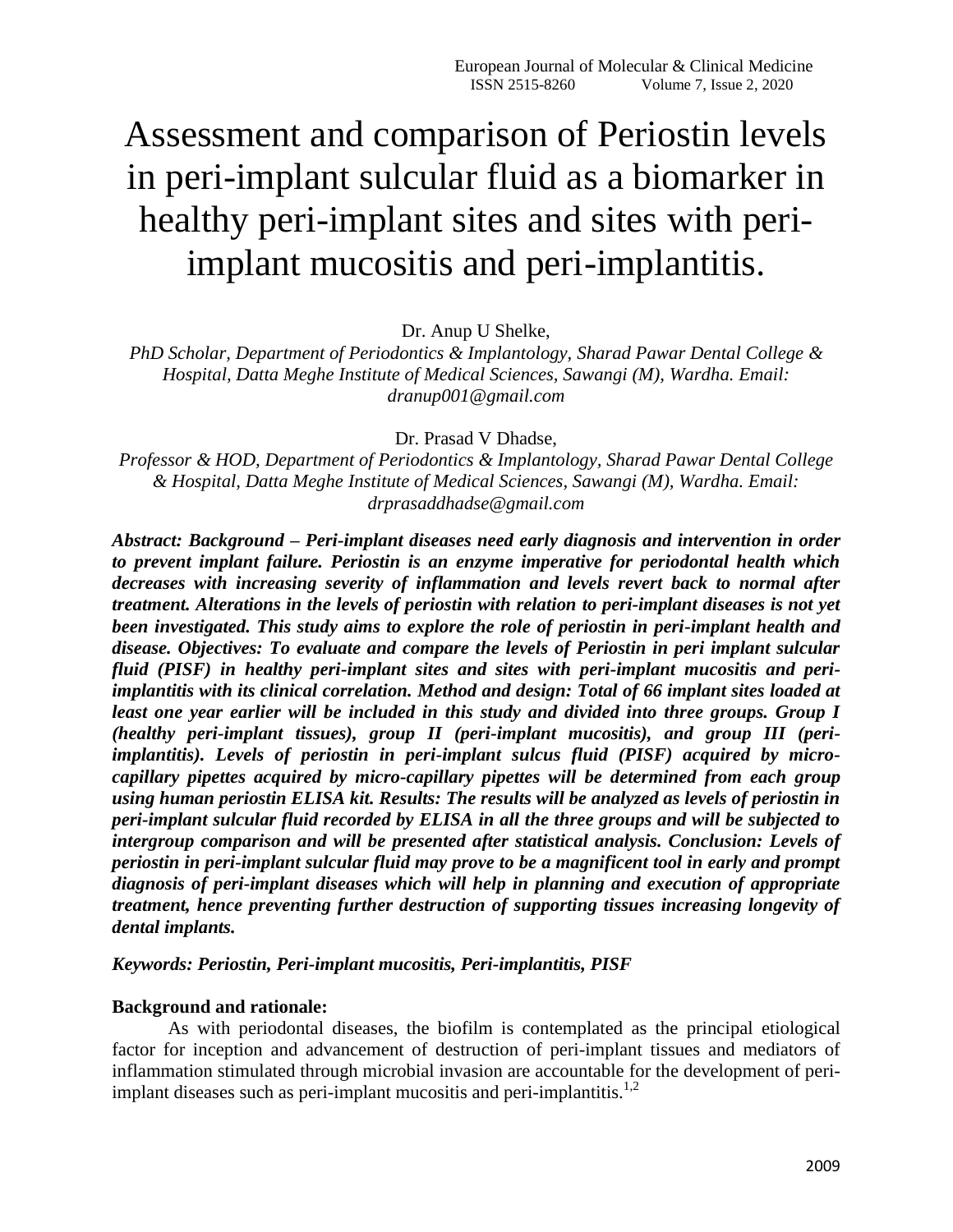Diverse well established clinical measurements are defined for assessment of dental implants; although; prompt recognition of the inflammatory response before the instance of clinical manifestations is imperative for timely analysis and impeding additional tissue destruction. PISF is the inflammatory exudate emanating from the vascular channels of gingival. $3,4$ 

PISF may benefit to delineate early peri-implant inflammatory changes with inflammatory mediators, tissue degradation components and volumetric alterations during inflammatory process. Through assessment of the PISF constituents and their correlation with clinical signs, peri-implant disorders can be diagnosed and rectified prior the clinical signs are evident.<sup>5</sup> Several constituents of PISF have been researched such as inflammatory mediators (cytokines, prostaglandins), tissue degradation products (MMPs, acute phase proteins), bone turnover markers and mineralized tissue components.<sup>6-9</sup>

Periostin, formerly termed as OSF-2 which was later referred as periostin, expresses in the PDL and periosteum. It is a matrix protein primarily expressed in the PDL, periosteum, and lying on the alveolar bone surfaces in patients.<sup>10</sup> Periostin performs pivotal roles in tooth morphogenesis, bone and tooth remodeling, wound repair, and cardiovascular diseases.<sup>11,12</sup> The role of Periostin is preservation of PDL integrity when subjected to motorized loading<sup>13</sup> including orthodontic tooth movements.<sup>14</sup> Periostin secretion by human PDL fibroblasts has been reported to be decreased in GCF, determining its possible role in periodontal disease progression.<sup>15</sup>

Many research studies have assessed the influence of periodontal disease on range of periostin in GCF, saliva and serum in chronic gingivitis, chronic periodontitis<sup>16</sup> and aggressive periodontitis<sup>17</sup> patients and also in healthy peri-implant sites.<sup>18</sup>

Till date no studies exist in the literature investigating PISF periostin levels and their correlation with peri-implant mucositis and peri-implantitis. Thus this will be the first study till date to assess and compare the range of periostin in healthy peri-implant sites and sites with periimplant diseases.

## **Study goals & objectives:**

The goal of the present study is to evaluate levels of Periostin as the biomarkers of inflammation in healthy peri-implant sites and sites with peri-implant mucositis and peri-implantitis and to correlate the levels of Periostin in PISF with clinical parameters in peri-implant diseases.

## **Safety considerations:**

All the safety measures for the study participants will be taken care of and clinical, radiographic records and sample collections required for this study will be done with utmost care not to cause any harm to the participants and peri-implant tissues.

# **Follow up protocol:**

This being an observational cross-sectional study no follow visit protocol is planned and all clinical parameters will be recorded and sample collection will be performed on two consecutive days.

## **Methods/Design:**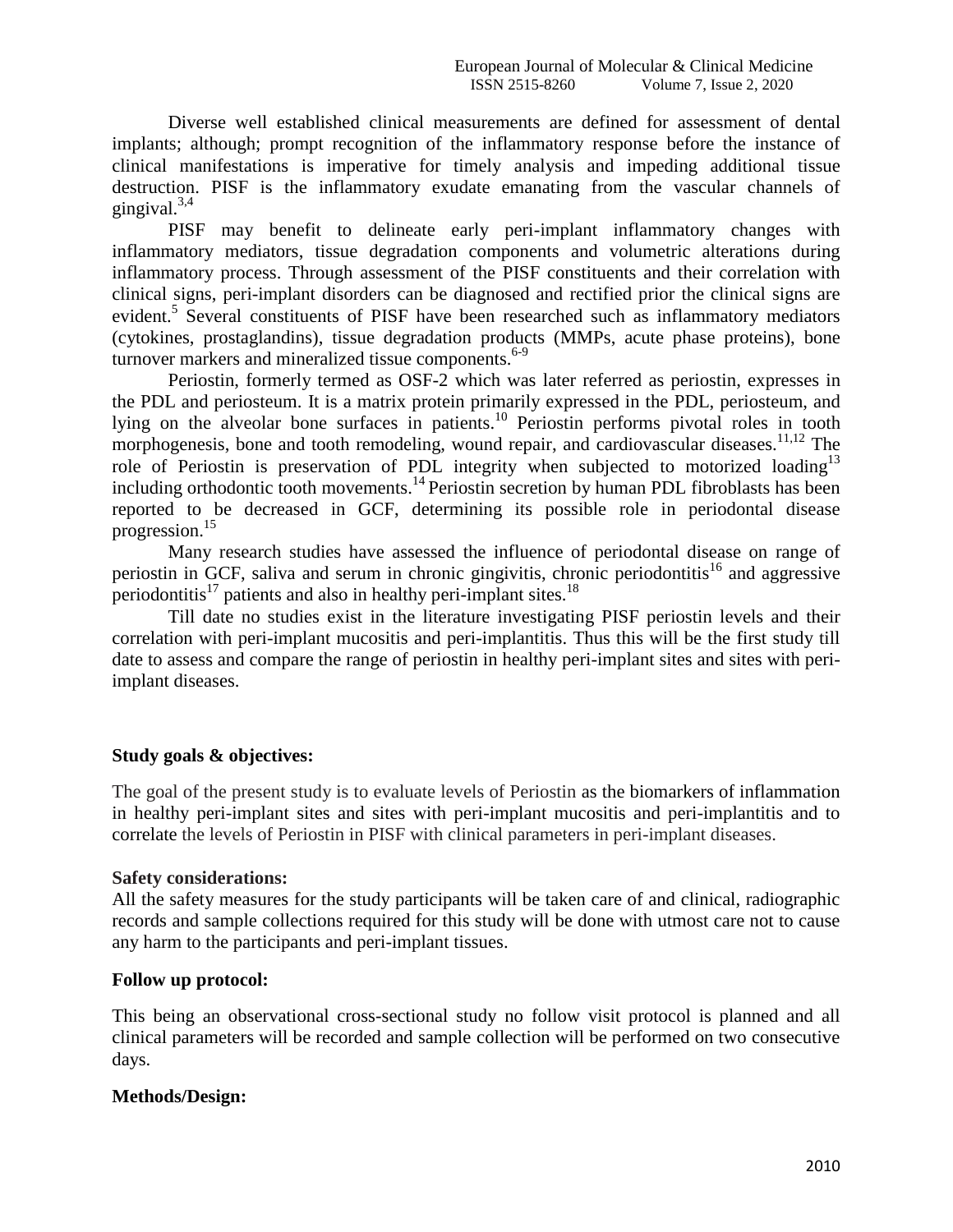This is an observational cross sectional study design. Sample size for this study was calculated using the formula  $n = (Z(1 - \alpha/2)^2 SD^2/d2)$ . A total of 66 samples from 66 peri-implant sites will be divided into three groups.



It will be made clear to the potential subjects that participation will be voluntary and written and informed consent will be collected from those who agree to participate.

The protocol for this study has been approved by ''Institutional Ethics Committee Ref. No; DMIMS(DU)/IEC/2018-19/7357, the present study will be conducted in 'Dept of Periodontics & Implantology, SPDC, Sawangi, Wardha'.'' Each patient's detailed case history will be recorded.

To be eligible to join this study subject should be 35-60 years of age with implant placed and loaded at least one year before assessment. Healthy implant sites are defined as individual unattached clinically immobile dental implant with  $< 0.2$  mm per year of radiographic evidence of bone loss when compared to baseline (at the time of implant loading) without any clinical sign of infection and inflammation<sup>19</sup>. Peri-implant mucositis is referred to an inflamed mucosa with a bleeding index of 2 and/or suppuration but without any evidence of bone  $loss.<sup>29</sup>$  Peri-implant bleeding will be assessed using the mBI. Peri-implantitis is referred to the existence of inflamed mucosa with a positive BOP, PPD  $\geq$ 5 mm, and bone loss of more than or equal to 2 mm and/or more than 3 threads of implant.<sup>20</sup> Subjects will be excluded if they use tobacco in any form, pregnant or lactating women, patients who received periodontal treatment, antibiotic or antiseptic therapy 6 months prior to the study, patients with bleeding disorders or under immunosuppressive chemotherapy, subjects with any systemic disease which can alter the course of periodontal disease or on medication like bisphosphonates, steroids, cyclosporine A, calcium, vitamin A or hormone replacement therapy (HRT).

# **Clinical parameters:**

# **a. Modified Plaque Index (mPlI)<sup>21</sup>**

Mombeli et al. modified Plaque Index by Silness and Löe to evaluate formation in the marginal plaque around implants

# **b. Modified Bleeding Index (mBI)<sup>21</sup>**

The modified bleeding index (mGI) is a modification of gingival index for application around oral implants.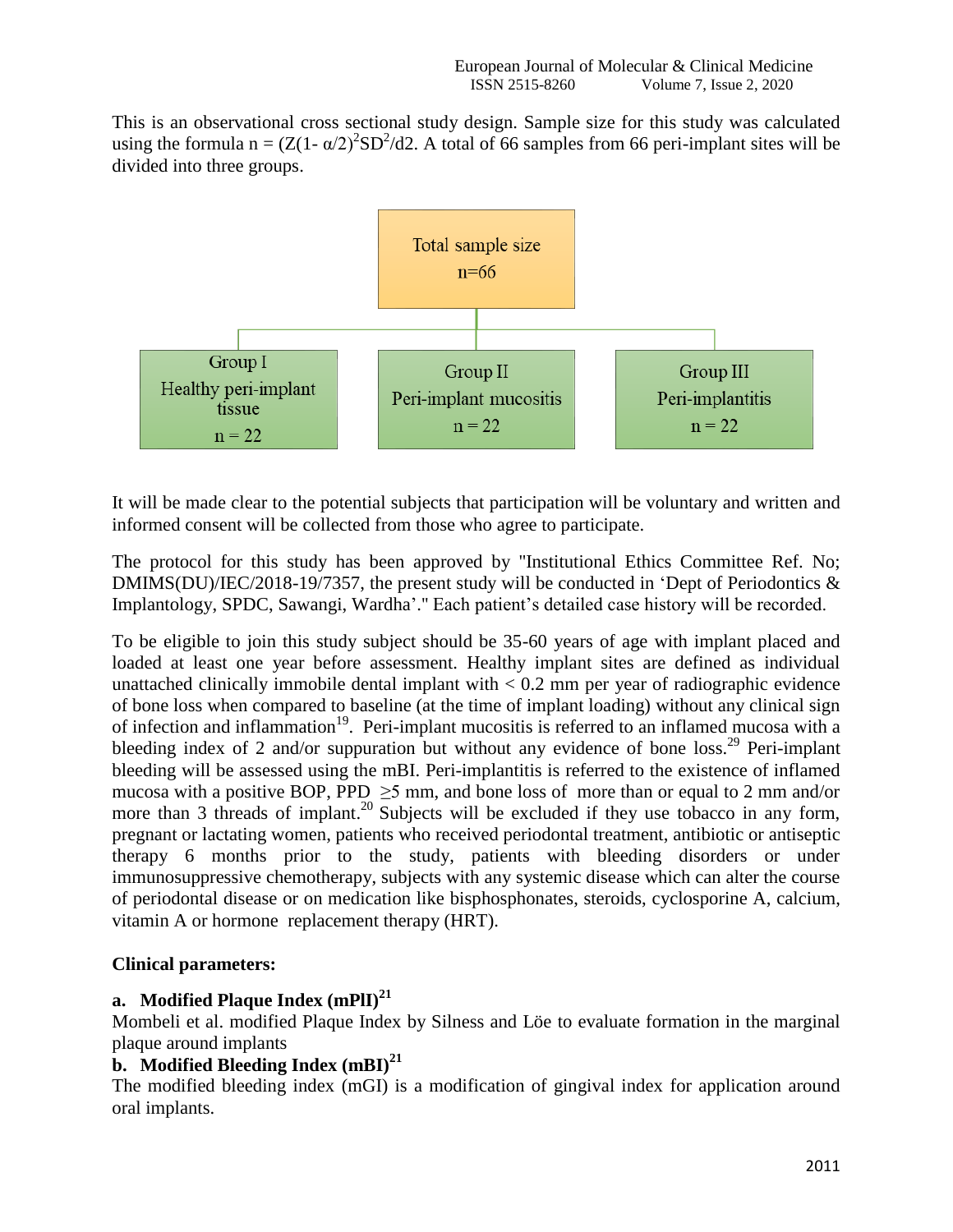- **c. Probing pocket depth**  $(PD)^{22}$
- **d. Bleeding on probing**  $(BOP)^{23}$
- **e. Suppuration:** suppuration will be assessed as purulent discharge from gingival sulcus on probing or digital pressure along the gingiva of associated dental implant.<sup>23</sup>
- **f.** Radiographic examination: radiographic bone assessment will be calculated as follows.<sup>24</sup>
	- i. Bone Level  $(\%)=100 D1 \times 100/RL$
	- ii. Radiographic Bone Loss  $(\%)$  = Final bone level  $(\%)$  Initial bone level  $(\%)$

## **Method for collection of PISF:**

At first visit clinical parameters will be recorded by a single calibrated examiner for all the patients: mBI by Mombelli and co-workers, and mPlI by Mombelli and co-workers BOP, Probing pocket depth in mm and CAL in mm. The radiographs will be taken as adjuvants to confirm the site assessment. The PISF will be collected from the site with deepest probing depth. Clinical parameters will be recorded one day before GCF collection to avoid stimulation of the sample and its contamination with blood.

The sampling areas will be secluded with cotton rolls to keep away from sample infection by saliva. PISF collection [4µl] will be done using micro capillary pipettes of length 125mm and bore size of 0.01mm. The micropipette will be placed at the orifice of the gingival sulcus and unstimulated GCF will be collected. All the samples will be stored at  $-70^{\circ}$ C till the assay procedure is carried out.

## **Measurement of Periostin in PISF:**

The **Periostin** levels in PISF samples will be evaluated by means of an ELISA kit as given by the manufacturer guiding principle.

## **Data management & Statistical analysis:**

All the results will be tabulated and statistically assessed by means of 'SPSS software (version 20© SPSS, Chicago, IL)'. Data will be offered as mean and standard deviation. ANOVA with post–hoc Tukey test will be used to analyze the difference between groups if the data will be normally distributed and if data will be not normally scattered then Kruskal wallis test with posthoc Bonferroni test will be used. Values will be considered significant when  $P \le 0.05$ .

## **Problems anticipated:**

- 1. Collection of PISF in healthy pei-implant sites as volumes are very less as compared to inflamed sites
- 2. Storage of collected PISF samples as required conditions are quite stringent.
- 3. Cost involved with ELISA diagnostic test.

## **Benefits and risks of participation**

All patients participating in this study will be treated free of charge.

There is no risk of participating in this study, as we already mention the inclusion and exclusion criteria. This is a noninvasive diagnostic procedure which has no deleterious effects on dental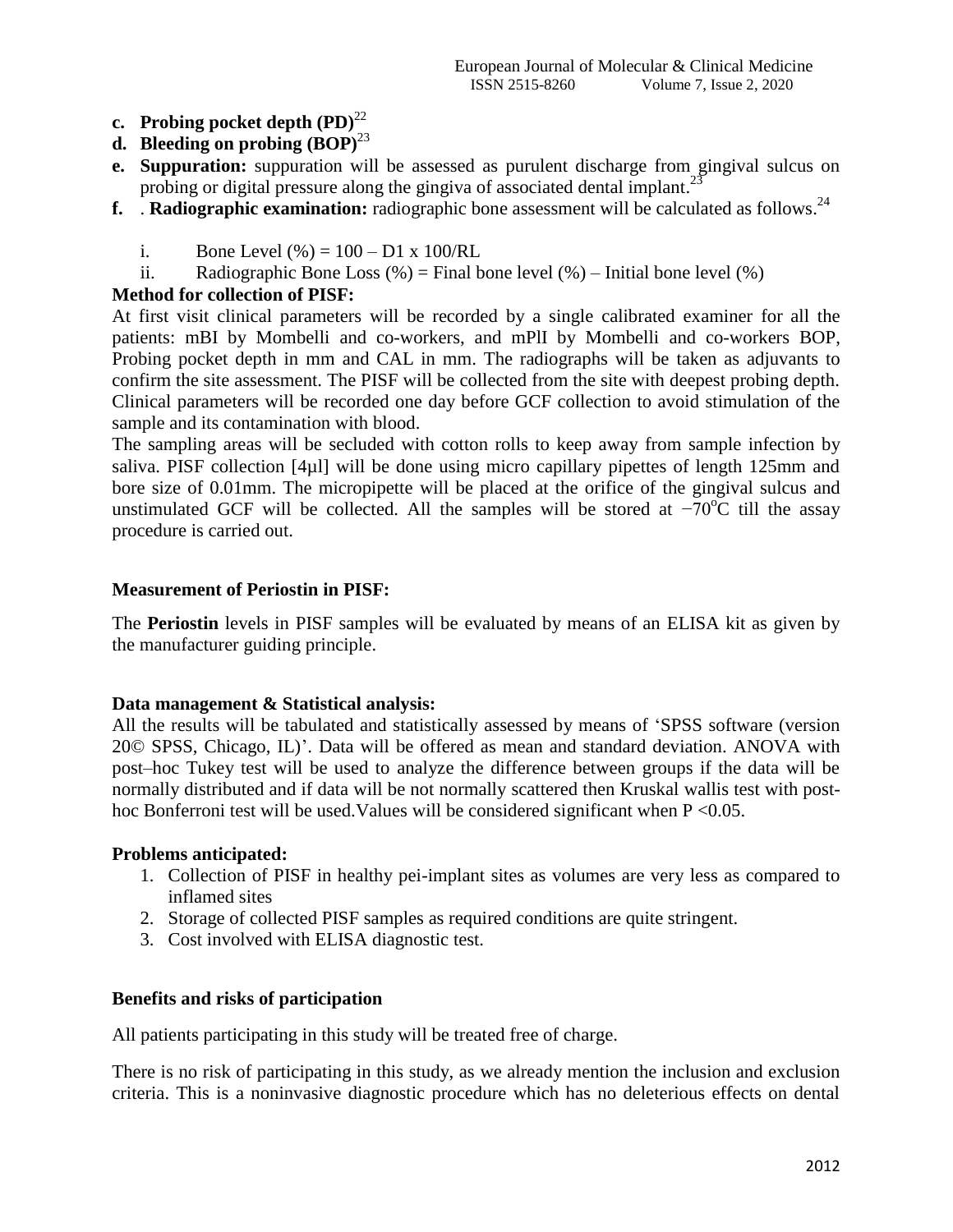implants or patient's health. No aggressive procedures will be involved. If any adverse events occur, then it will be recorded.

## **Expected Outcome**:

PISF Periostin levels are useful in assessing future disease susceptibility and prognosis and thereby evolving cost effectiveness.

#### **Scope:**

- **1.** To set the range of level of PISF **Periostin** for healthy peri-implant sites and sites with peri-implant mucositis and peri-implantitis.
- **2.** To evaluate the possibility of using Periostin as an marker of inflammation in periimplant diseases.

#### **Limitations:**

1. Influence of other anti- inflammatory markers cannot be ruled out.

2. Unidentified systemic conditions may modify results.

#### **Discussion:**

GCF is an exudate that contains a myriad of inflammatory mediators that delineate the disease status of local tissue. Similar to GCF, PISF is an exudate from peri-implant tissues which is advantageous in early analysis of peri-implant diseases.<sup>18</sup> Periostin is an enzyme that performs a pivotal role in remodeling and wound healing post surgical and non-surgical periodontal treatment. Periostin is observed to be down-regulated during various periodontal diseases.<sup>25</sup>

This is an observational cross-sectional study to assess the role of periostin in early analysis of peri-implant diseases. To best of our knowledge, there is no research available reporting the function of periostin in the diagnosis of peri-implant diseases whereas many studies authenticate its involvement during the cause of periodontal diseases and also in the course of healing and reconstruction of periodontal tissues post nonsurgical and surgical treatment.

Dental plaque or microbial biofilm forms on intraoral area in an aqueous or wet surroundings. Dental implants provide artificial surfaces that harbor bacteria from saliva and ecologic niches such as periodontal pockets, crypts of the tongue, and tonsils. Several microbial characteristics of the subgingival biofilm around dental implants have been congruent with the occurrence of dental plaque.<sup>26</sup> Peri-implant health compels the lack of bleeding on probing and other clinical signs of inflammation.<sup>27</sup>

Clinical parameters routinely used for assessment of periodontal diseases are not readily related to the tissues around dental implant fixtures and thus standard indices used for the evaluating periodontal health and diseases can't be defined for depicting peri-implant tissues. Hence indices modified specifically for peri-implant tissues will be recorded in this study. Plaque scores will be recorded using the mPlI. The bleeding tendency of the marginal peri– implant tissues will be evaluated using the mBI. $^{21}$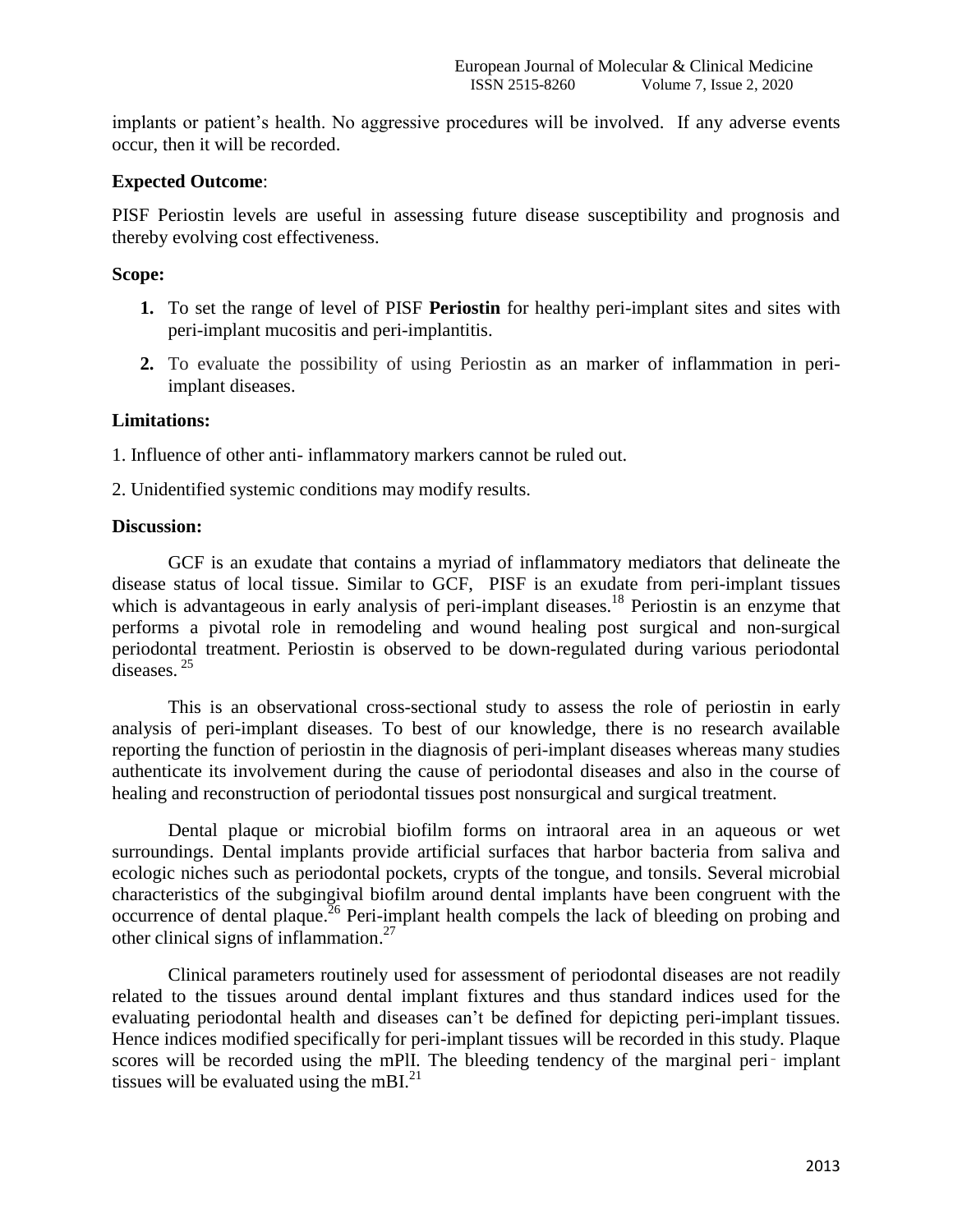Peri-implants probing is more unpleasant and also the peri-implant pocket depth measurements are more sensitive as compared to periodontal probing thus probing depth will be assessed by UNC-15 with a tip diameter of 0.5 mm using a probing force of 0.5N which is lesser than periodontal probing.<sup>5</sup>

The hallmark difference in diagnosis of peri-implant mucositis and peri-implantitis is radiographically evident crestal bone loss after initial healing and bone remodeling around dental implants over time along with the existence of inflammatory changes and BOP.<sup>23</sup> In this study, intraoral peri-apical radiographs will be taken at the time of implant placement and before PISF sample collection to evaluate the bone loss and diagnosis of peri-implantitis.

Levels of periostin decrease with increased severity of periodontal disease and at these levels get back to normal with nonsurgical and surgical treatment and resolution of inflammation. Periostin levels were reported to increase in chronic and aggressive periodontitis cases following surgical procedures and these levels returned to baseline levels as the wound healed.<sup>25,26</sup> There is no study available in the literature evaluating alterations in the periostin levels concerning peri-implant health and diseases. Hence this study aims to evaluate the role of periostin in early diagnosis of peri-implant diseases so as prompt treatment can be provided to prevent the destruction of supporting tissues of dental implant and subsequent failure.

#### **References:**

- [1] Quirynen M, Vogels R, Peeters W, van Steenberghe D, Naert I, Haffajee A. Dynamics of initial subgingival colonization of 'pristine' peri-implant pockets. Clin Oral Implants Res 2006;17:25-37.
- [2] Salcetti JM, Moriarty JD, Cooper LF, et al. The clinical, microbial, and host response characteristics of the failing implant. Int J Oral Maxillofac Implants 1997;12:32-42.
- [3] Kaklamanos EG, Tsalikis L. A review on peri-implant crevicular fluid assays potential in monitoring and predicting peri-implant tissue responses. J Int Acad Periodontol 2002;4:49- 59.
- [4] Javed F, Al-Hezaimi K, Salameh Z, Almas K, Romanos GE. Proinflammatory cytokines in the crevicular fluid of patients with peri-implantitis. Cytokine 2011;53:8-12.
- [5] Salvi GE, Lang NP. Diagnostic parameters for monitoring peri-implant conditions. Int J Oral Maxillofac Implants 2004;19 Suppl:116-127.
- [6] Guncu GN, Akman AC, Gunday S, Yamalik N, Berker E. Effect of inflammation on cytokine levels and bone remodelling markers in peri-implant sulcus fluid: a preliminary report. Cytokine 2012;59:313-316.
- [7] Basegmez C, Yalcin S, Yalcin F, Ersanli S, Mijiritsky E. Evaluation of periimplant crevicular fluid prostaglandin E2 and matrix metalloproteinase-8 levels from health to periimplant disease status: a prospective study. Implant Dent;2012;21:306-310.
- [8] Guncu GN, Tozum TF, Guncu MB, et al. Myeloperoxidase as a measure of polymorphonuclear leukocyte response in inflammatory status around immediately and delayed loaded dental implants: a randomized controlled clinical trial. Clin Implant Dent Relat Res 2008;10:30-39.
- [9] Tumer C, Aksoy Y, Guncu GN, Nohutcu RM, Kilinc K, Tozum TF. Possible impact of inflammatory status on C-telopeptidepyridinoline cross-links of type I collagen and osteocalcin levels around oral implants with peri-implantitis: a controlled clinical trial. J Oral Rehabil 2008;35:934-939.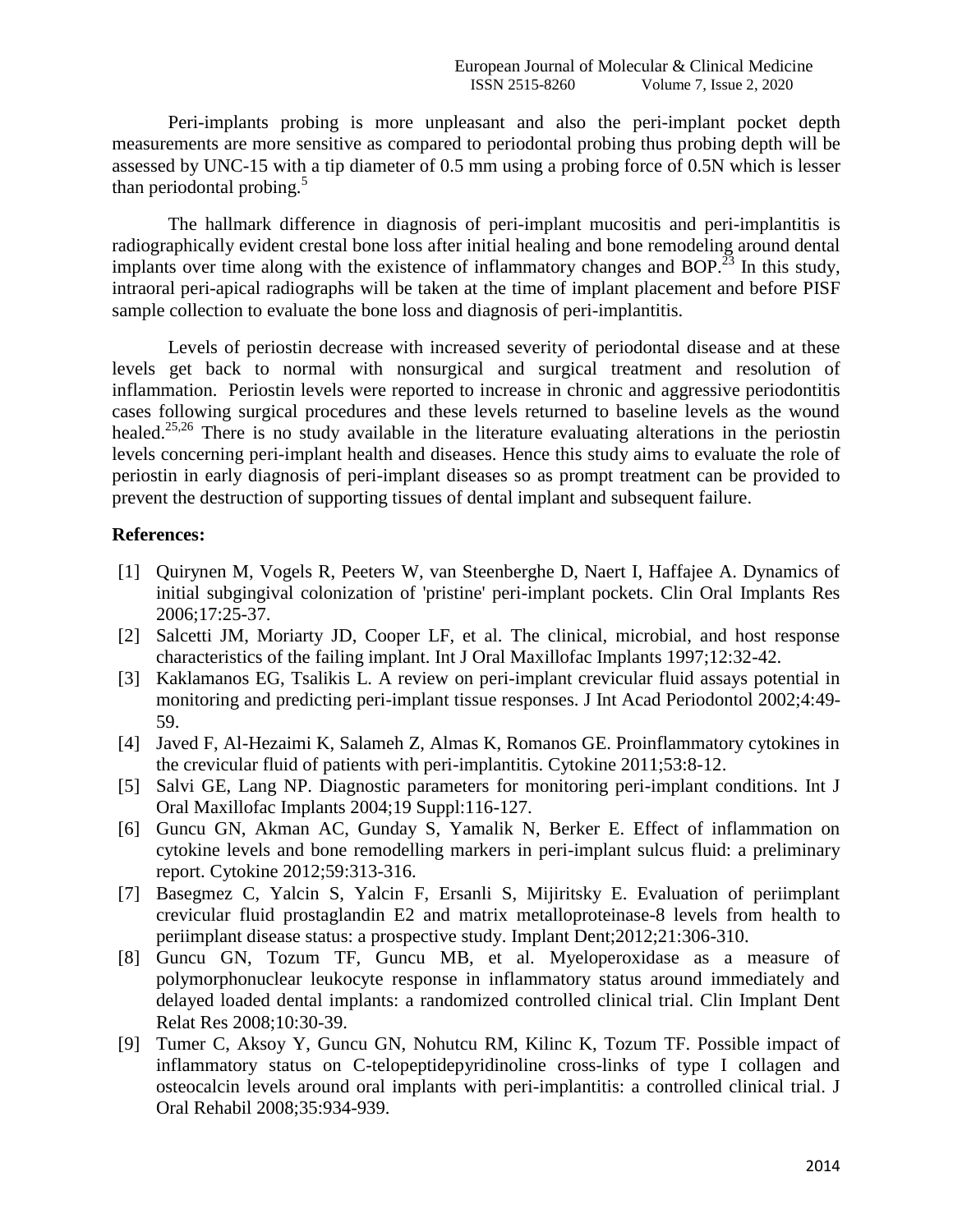- [10] Horiuchi K, Amizuka N, Takeshita S, Takamatsu H et al. Identification and Characterization of a Novel Protein, Periostin, with Restricted Expression to Periosteum and Periodontal Ligament and Increased Expression by Transforming Growth Factor b. J Bone Miner Res;1999;14:1239–1249.
- [11] Hamilton DW. Functional role of periostin in development and wound repair: implications for connective tissue disease. J Cell Commun Signal 2008;2:9-17.
- [12] Cobo T, Viloria CG, Solares L, et al. Role of Periostin in Adhesion and Migration of Bone Remodeling Cells. PLoS One 2016;11:e0147837.
- [13] Rios HF, Ma D, Xie Y, et al. Periostin is essential for the integrity and function of the periodontal ligament during occlusal loading in mice. J Periodontol 2008;79:1480-1490.
- [14] Rangiani A, Jing Y, Ren Y, Yadav S, Taylor R, Feng JQ. Critical roles of periostin in the process of orthodontic tooth movement. Eur J Orthod 2016;38:373-378.
- [15] Padial-Molina M, Volk SL, Rios HF. Periostin increases migration and proliferation of human periodontal ligament fibroblasts challenged by tumor necrosis factor -alpha and Porphyromonas gingivalis lipopolysaccharides. J Periodontal Res 2014;49:405-414.
- [16] Balli U, Keles ZP, Avci B, Guler S, Cetinkaya BO, Keles GC. Assessment of periostin levels in serum and gingival crevicular fluid of patients with periodontal disease. J Periodont Res 2015; 50: 707–713.
- [17] Aral CA, Koseoglu S, Saglam M, Pekbagriyanik T, Savran L. Gingival Crevicular Fluid and Salivary Periostin Levels in Non-Smoker Subjects With Chronic and Aggressive Periodontitis: Periostin Levels in Chronic and Aggressive Periodontitis. Inflammation 2016;39:986-993.
- [18] Akman AC, Askin SB, Guncu GN, Nohutcu RM. Evaluation of Gingival Crevicular Fluid and Peri-Implant Sulcus Fluid Levels of Periostin: A Preliminary Report. DOI: 10.1902/jop.2017.170315.
- [19] Albrektsson T, Zarb G, Worthington P, Eriksson AR. The long–term efficacy of currently used dental implants: A review and proposedcriteria of success. Int J Oral Maxillofac Implants 1986;1:11‑ 25.
- [20] Atieh MA, Nabeel HM, Faggion CM, Duncan WJ. The Frequency of Peri-Implant Diseases: A Systematic Review and Meta-Analysis. J Periodontol 2013;84:1586-1598
- [21] Mombelli A, Van Oosten MAC, Schürch E, Lang NP. Themicrobiota associated with successful or failing osseointegrated titanium implants. Oral Microbiol Immunol 1987; 2:145–151.
- [22] Brägger U, Bürgin WB, Hämmerle CH, Lang NP. Associations between clinical parameters assessed around implants and teeth. Clin Oral Implants Res 1997; 8:412-421
- [23] Renvert S, Persson GR, Pirih FQ, Camargo PM. Peri-implant health, peri-implant mucositis, and peri-implantitis: Case definitions and diagnostic considerations. *J Periodontol*. 2018;89(Suppl 1):S304–S312. https://doi.org/10.1002/ JPER.17-0588.
- [24] Abreu MH, Bianchini MA, Magini RS, Rösing CK. Clinical and radiographic evaluation of periodontal and peri-implant conditions in patients with Implant-supported prosthesis. Acta Odontol. Latinoam. 2007;20(2):87-95.
- [25] Esfahrood ZR, Vardian ST, Yadegari Z, Adhim M, Saravi NS. Periostin levels in saliva of patients with chronic periodontitis. J Indian Soc Periodontol 2018;22:25-27.
- [26] MANSOUR, M., & Ahmedana, S. E. " Assessment of Post Exposure Prophylaxis (PEP) in Omdurman Voluntary Counselling and Testing Center (OVCTC). *Journal of Medical*